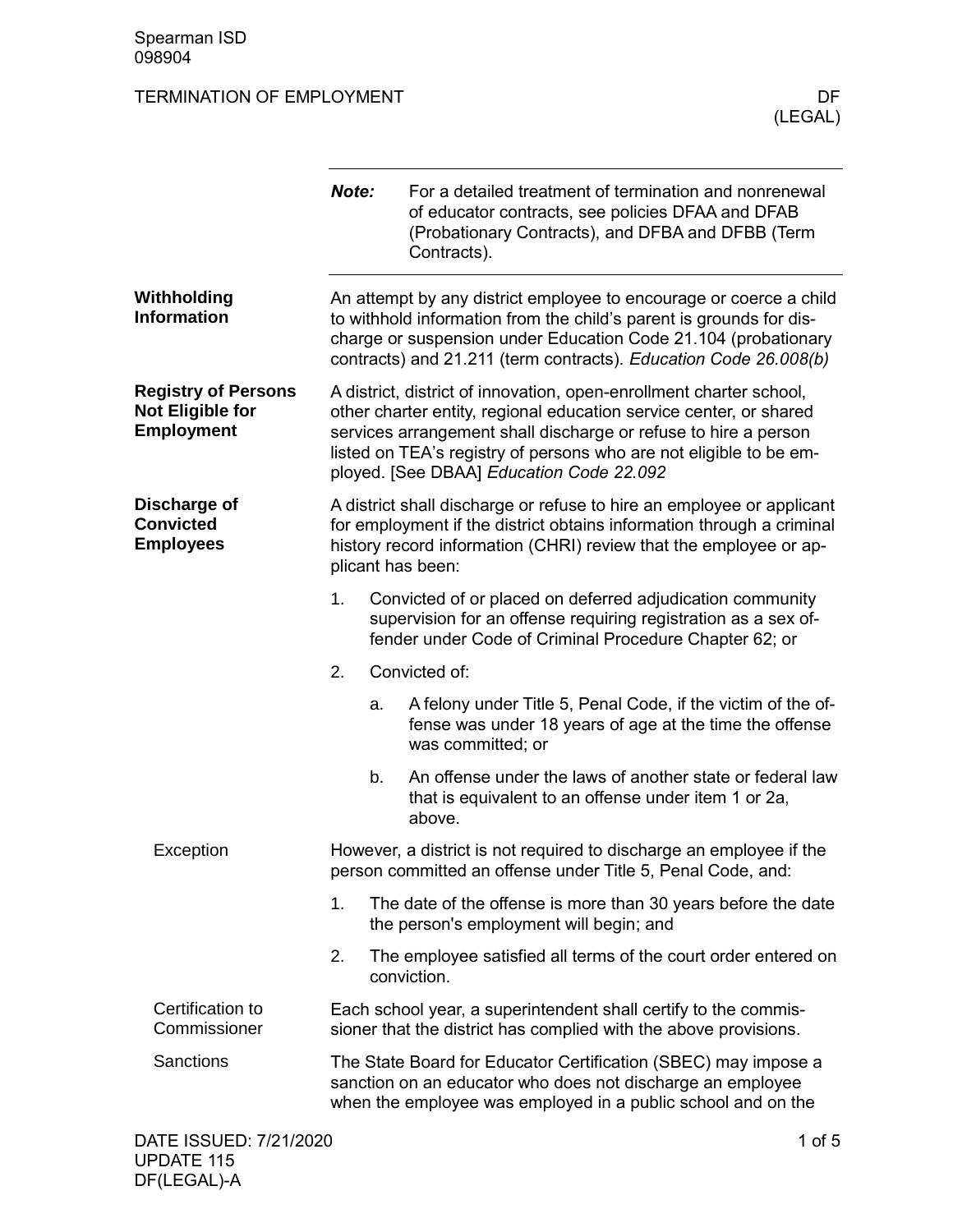|                                                                                | registry of persons who are not eligible to be employed under Edu-<br>cation Code 22.092 [see DBAA], if the educator knew that the em-<br>ployee had been adjudicated for or convicted of having an inappro-<br>priate relationship with a minor in accordance with Education Code<br>21.009(e), or when the person knew or should have known,<br>through a CHRI review, that the employee has been convicted of or<br>placed on deferred adjudication community supervision for an of-<br>fense described above. |                                                                                                                                                                                                                                                                                                                                                                                                 |                                                                                                                                                                                                           |  |  |  |
|--------------------------------------------------------------------------------|-------------------------------------------------------------------------------------------------------------------------------------------------------------------------------------------------------------------------------------------------------------------------------------------------------------------------------------------------------------------------------------------------------------------------------------------------------------------------------------------------------------------|-------------------------------------------------------------------------------------------------------------------------------------------------------------------------------------------------------------------------------------------------------------------------------------------------------------------------------------------------------------------------------------------------|-----------------------------------------------------------------------------------------------------------------------------------------------------------------------------------------------------------|--|--|--|
|                                                                                |                                                                                                                                                                                                                                                                                                                                                                                                                                                                                                                   | sioner, above]                                                                                                                                                                                                                                                                                                                                                                                  | SBEC may impose a sanction on a superintendent who falsely or<br>inaccurately certified to the commissioner that the district had com-<br>plied with Education Code 22.085. [See Certification to Commis- |  |  |  |
| <b>Termination for</b><br><b>Failure to Disclose</b>                           |                                                                                                                                                                                                                                                                                                                                                                                                                                                                                                                   | A district may discharge an employee if the district obtains infor-<br>mation of the employee's conviction of a felony or of a misde-<br>meanor involving moral turpitude that the employee did not dis-<br>close to SBEC or the district. An employee so discharged is<br>considered to have been discharged for misconduct for purposes<br>of Labor Code 207.044 (unemployment compensation). |                                                                                                                                                                                                           |  |  |  |
|                                                                                | Education Code 22.085; 19 TAC 249.15(b)(12), (14) [See DBAA for<br><b>Refusal to Hire Convicted Applicants]</b>                                                                                                                                                                                                                                                                                                                                                                                                   |                                                                                                                                                                                                                                                                                                                                                                                                 |                                                                                                                                                                                                           |  |  |  |
| <b>Certain Offenses</b><br><b>Against Students</b><br>Mandatory<br>Termination | If a district receives notice that SBEC has revoked the certificate of<br>a person based on conviction of or placement on deferred adjudi-<br>cation community supervision for an offense for which the person is<br>required to register as a sex offender under Code of Criminal Pro-<br>cedure, Chapter 62, or a conviction of a felony under Penal Code<br>Title 5 if the victim of the offense was under 18 years of age at the<br>time the offense was committed, the district shall:                       |                                                                                                                                                                                                                                                                                                                                                                                                 |                                                                                                                                                                                                           |  |  |  |
|                                                                                | 1.                                                                                                                                                                                                                                                                                                                                                                                                                                                                                                                | Immediately remove the person whose certificate has been<br>revoked from campus or from an administrative office, as ap-<br>plicable, to prevent the person from having any contact with a<br>student; and                                                                                                                                                                                      |                                                                                                                                                                                                           |  |  |  |
|                                                                                | 2.                                                                                                                                                                                                                                                                                                                                                                                                                                                                                                                |                                                                                                                                                                                                                                                                                                                                                                                                 | If the person is employed under a probationary or term con-<br>tract, with the approval of the board or its designee:                                                                                     |  |  |  |
|                                                                                |                                                                                                                                                                                                                                                                                                                                                                                                                                                                                                                   | a.                                                                                                                                                                                                                                                                                                                                                                                              | Suspend the person without pay;                                                                                                                                                                           |  |  |  |
|                                                                                |                                                                                                                                                                                                                                                                                                                                                                                                                                                                                                                   | b.                                                                                                                                                                                                                                                                                                                                                                                              | Provide the person with written notice that the person's<br>contract is void [see Notice to Employee, below]; and                                                                                         |  |  |  |
|                                                                                |                                                                                                                                                                                                                                                                                                                                                                                                                                                                                                                   | c.                                                                                                                                                                                                                                                                                                                                                                                              | Terminate the employment of the person as soon as<br>practicable.                                                                                                                                         |  |  |  |
|                                                                                | Education Code 21.058(a), (c)                                                                                                                                                                                                                                                                                                                                                                                                                                                                                     |                                                                                                                                                                                                                                                                                                                                                                                                 |                                                                                                                                                                                                           |  |  |  |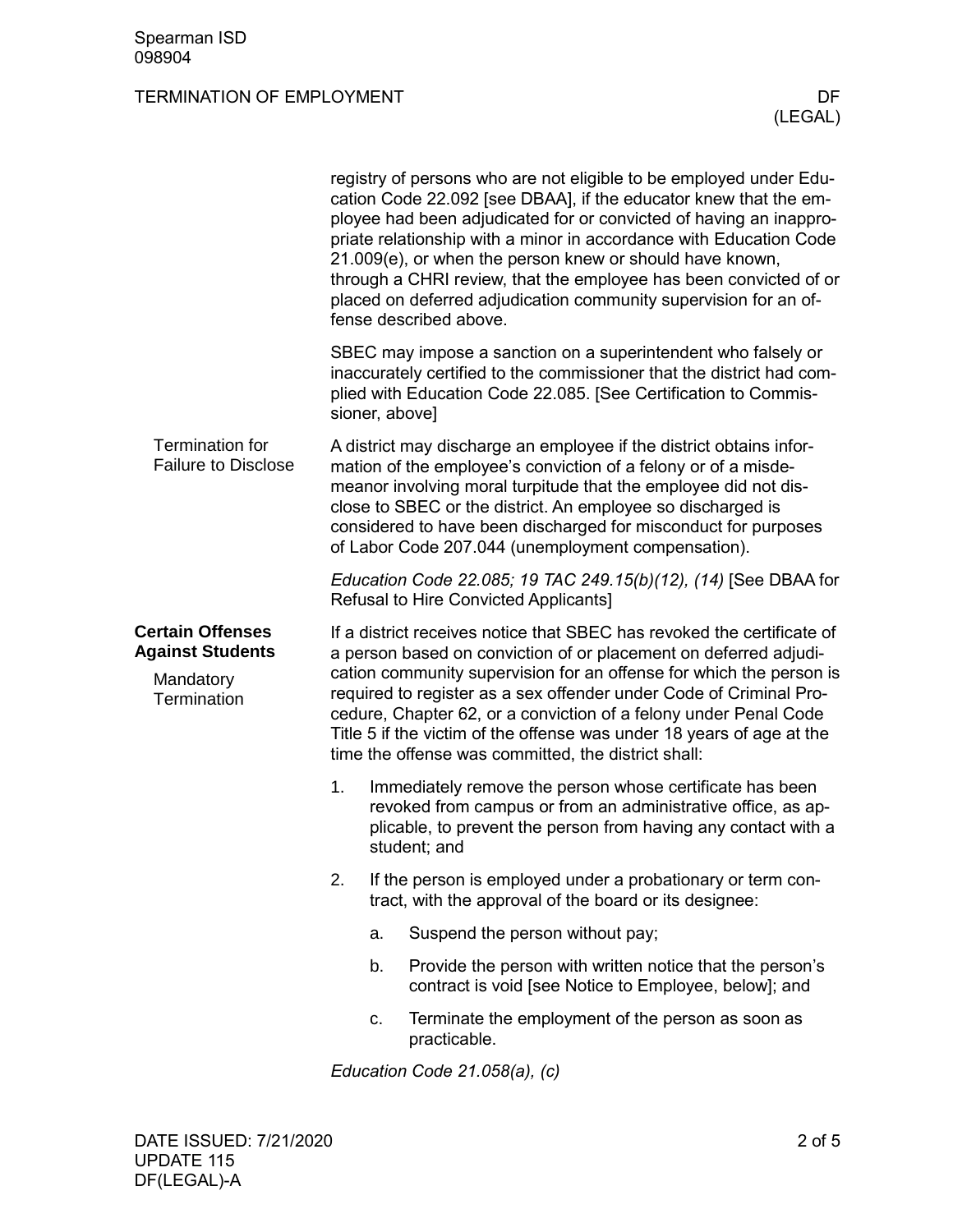| Discretionary<br>Termination                      |                                                                         | If a district becomes aware that a person employed by the district<br>under a probationary or term contract has been convicted of or re-<br>ceived deferred adjudication for a felony offense, and the person is<br>not subject to the mandatory termination provision above, the dis-<br>trict may, with the approval of the board or its designee: |  |  |  |
|---------------------------------------------------|-------------------------------------------------------------------------|------------------------------------------------------------------------------------------------------------------------------------------------------------------------------------------------------------------------------------------------------------------------------------------------------------------------------------------------------|--|--|--|
|                                                   | 1.                                                                      | Suspend the person without pay;                                                                                                                                                                                                                                                                                                                      |  |  |  |
|                                                   | 2.                                                                      | Provide the person with written notice that the person's con-<br>tract is void [see Notice to Employee, below]; and                                                                                                                                                                                                                                  |  |  |  |
|                                                   | 3.                                                                      | Terminate the employment of the person as soon as practica-<br>ble.                                                                                                                                                                                                                                                                                  |  |  |  |
|                                                   |                                                                         | Education Code 21.058(c-1)                                                                                                                                                                                                                                                                                                                           |  |  |  |
| Notice to Employee                                |                                                                         | A person's probationary or term contract is void if, with the ap-<br>proval of the board or its designee, the district provides written no-<br>tice to the person, under the mandatory or discretionary termina-<br>tion provisions above, that the person's contract is void. Education<br>Code 21.058(c-2)                                         |  |  |  |
| No Appeal                                         |                                                                         | Action taken by a district under the mandatory or discretionary ter-<br>minations provisions above is not subject to appeal under Educa-<br>tion Code Chapter 21 and the notice and hearing requirements of<br>Chapter 21 do not apply to the action. Education Code 21.058(e)                                                                       |  |  |  |
| <b>Invalid or Expired</b><br><b>Certification</b> | An employee's probationary or term contract is void if the<br>employee: |                                                                                                                                                                                                                                                                                                                                                      |  |  |  |
|                                                   | 1.                                                                      | Does not hold a valid certificate or permit issued by SBEC;                                                                                                                                                                                                                                                                                          |  |  |  |
|                                                   | 2.                                                                      | Fails to fulfill the requirements necessary to renew or extend<br>the employee's temporary, probationary, or emergency certifi-<br>cate or any other certificate or permit issued under Education<br>Code Chapter 21, Subchapter B; or                                                                                                               |  |  |  |
|                                                   | 3.                                                                      | Fails to comply with any requirement under Education Code<br>Chapter 22, Subchapter C [criminal history review, see<br>DBAA], if the failure results in suspension or revocation of the<br>employee's certificate.                                                                                                                                   |  |  |  |
|                                                   |                                                                         | Education Code 21.0031(a)                                                                                                                                                                                                                                                                                                                            |  |  |  |
|                                                   |                                                                         | A certificate or permit is not considered to have expired if:                                                                                                                                                                                                                                                                                        |  |  |  |
|                                                   | 1.                                                                      | The employee has completed the requirements for renewal of<br>the certificate or permit;                                                                                                                                                                                                                                                             |  |  |  |
|                                                   | 2.                                                                      | The employee submitted the request for renewal before the<br>expiration date; and                                                                                                                                                                                                                                                                    |  |  |  |
|                                                   |                                                                         |                                                                                                                                                                                                                                                                                                                                                      |  |  |  |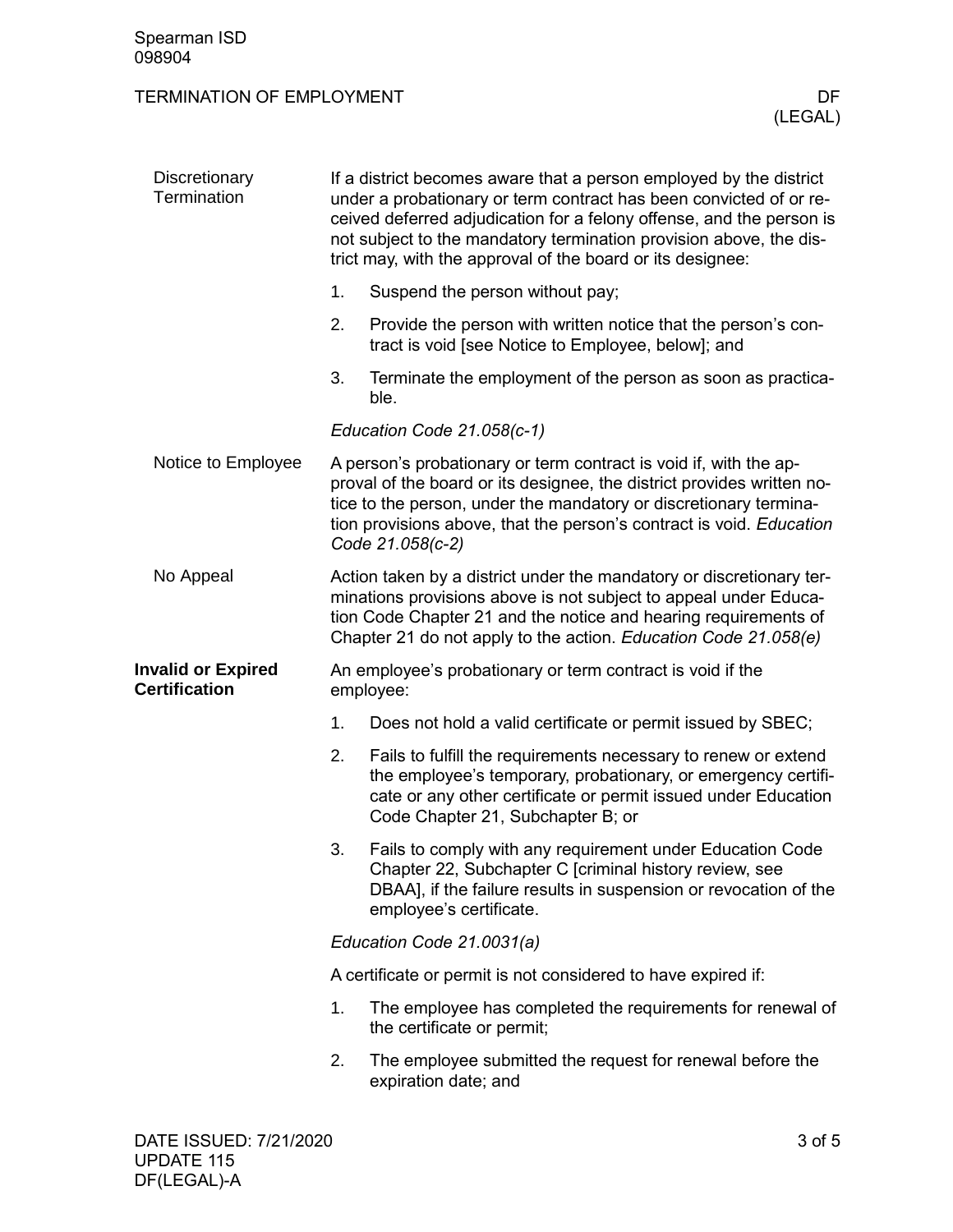|                                    | 3.                                                                                                                                                                                                     | The date the certificate or permit would have expired is before<br>the date SBEC takes action to approve the renewal of the cer-<br>tificate or permit.                                                                                                                                                                |  |  |
|------------------------------------|--------------------------------------------------------------------------------------------------------------------------------------------------------------------------------------------------------|------------------------------------------------------------------------------------------------------------------------------------------------------------------------------------------------------------------------------------------------------------------------------------------------------------------------|--|--|
|                                    | Education Code 21.0031(f)                                                                                                                                                                              |                                                                                                                                                                                                                                                                                                                        |  |  |
| <b>District's Options</b>          | If a district has knowledge that an employee's contract is void un-<br>der Education Code 21.0031(a), the district may:                                                                                |                                                                                                                                                                                                                                                                                                                        |  |  |
|                                    | 1.                                                                                                                                                                                                     | Terminate the employee;                                                                                                                                                                                                                                                                                                |  |  |
|                                    | 2.                                                                                                                                                                                                     | Suspend the employee with or without pay; or                                                                                                                                                                                                                                                                           |  |  |
|                                    | 3.                                                                                                                                                                                                     | Retain the employee for the remainder of the school year on<br>an at-will employment basis in a position that does not require<br>a contract under Education Code 21.002, at the employee's<br>existing rate of pay or at a reduced rate.                                                                              |  |  |
|                                    |                                                                                                                                                                                                        | The employee is not entitled to the minimum salary prescribed by<br>Education Code 21.402.                                                                                                                                                                                                                             |  |  |
|                                    |                                                                                                                                                                                                        | Education Code 21.0031(b)                                                                                                                                                                                                                                                                                              |  |  |
| Exception                          | A district may not terminate or suspend an employee under<br>21.0031(b) because of the employee's lack of a valid certificate or<br>permit, or failure to renew or extend a certificate or permit, if: |                                                                                                                                                                                                                                                                                                                        |  |  |
|                                    | 1.                                                                                                                                                                                                     | The employee requests an extension from SBEC to renew,<br>extend, or otherwise validate the employee's certificate or<br>permit; and                                                                                                                                                                                   |  |  |
|                                    | 2.                                                                                                                                                                                                     | Not later than the tenth day after the date the contract is void,<br>the employee takes necessary measures to renew, extend, or<br>otherwise validate the employee's certificate or permit, as de-<br>termined by SBEC.                                                                                                |  |  |
|                                    |                                                                                                                                                                                                        | Education Code 21.0031(b-1)                                                                                                                                                                                                                                                                                            |  |  |
| No Appeal or<br>Chapter 21 Hearing |                                                                                                                                                                                                        | A school district's decision under Education Code 21.0031(b) is not<br>subject to appeal under Education Code Chapter 21, and the no-<br>tice and hearing requirements of that chapter do not apply to the<br>decision. Education Code 21.0031                                                                         |  |  |
| Applicability                      |                                                                                                                                                                                                        | These void contract provisions do not affect the rights and reme-<br>dies of a party in an at-will employment relationship and do not ap-<br>ply to a certified teacher assigned to teach a subject for which the<br>teacher is not certified. Education Code 21.0031; Nunez v. Simms,<br>341 F.3d 385 (5th Cir. 2003) |  |  |
| <b>Report to SBEC</b>              |                                                                                                                                                                                                        | A superintendent shall report the educator's termination to SBEC if<br>the conditions set forth at Education Code 21.006 exist. [See DHB]                                                                                                                                                                              |  |  |